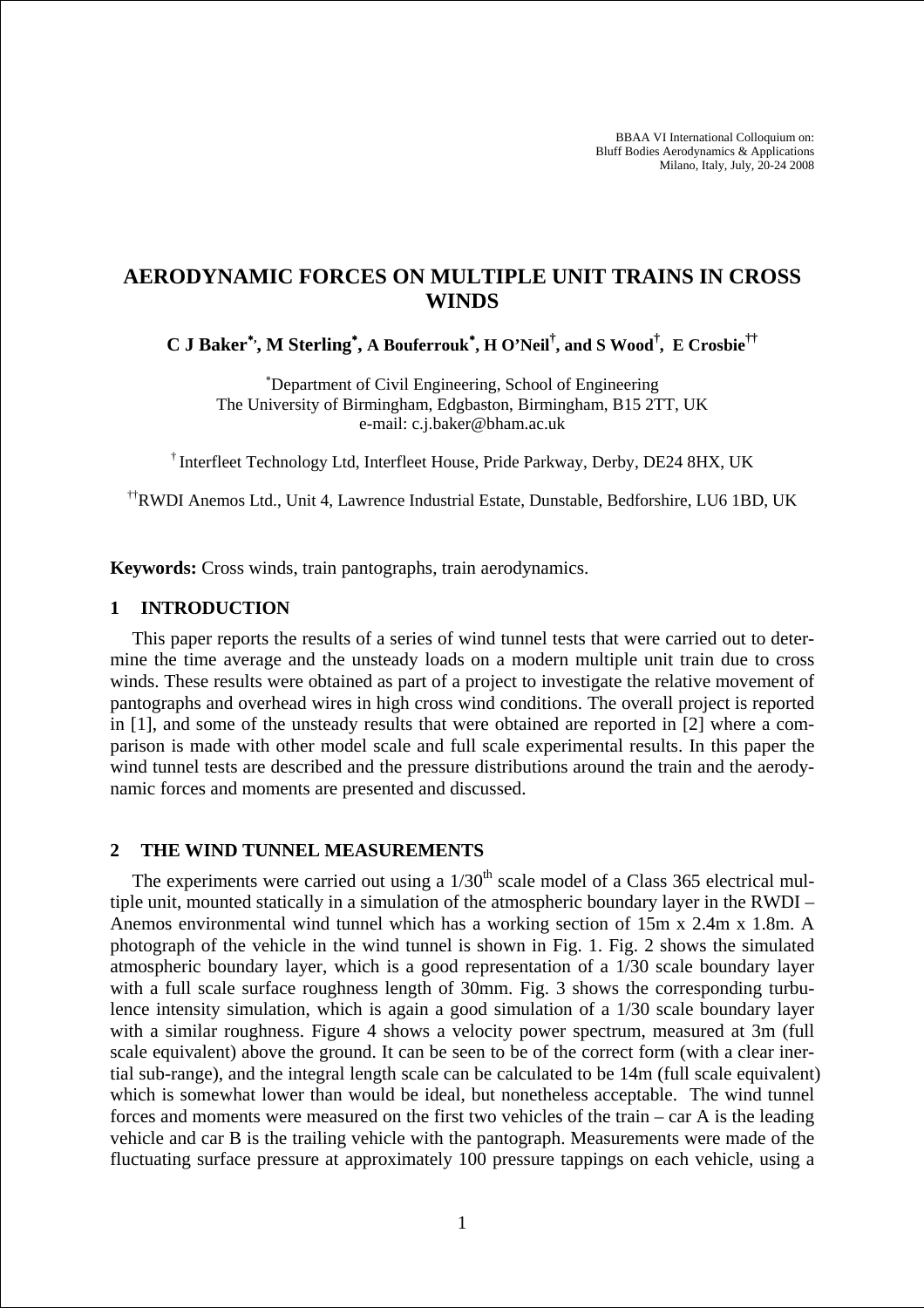256 channel pressure transducer system. Force time histories were then obtained by integration of the pressure field over the surface of the vehicle.



yaw angle of 45 degrees. Fig. 6 Mean pressure coefficient distributions for a yaw angle of 90 degrees.

## **3 PRESSURE DISTRIBUTIONS**

Figs. 5 and 6 show the variation of the mean pressure coefficient distribution along the centreline of the train at yaw angles of 45 degrees and 90 degrees. The reference velocity used in the formation of the coefficients was the wind tunnel velocity at 3m (full scale equivalent) height. In these figures the pressure coefficients are given by a dotted line from the solid line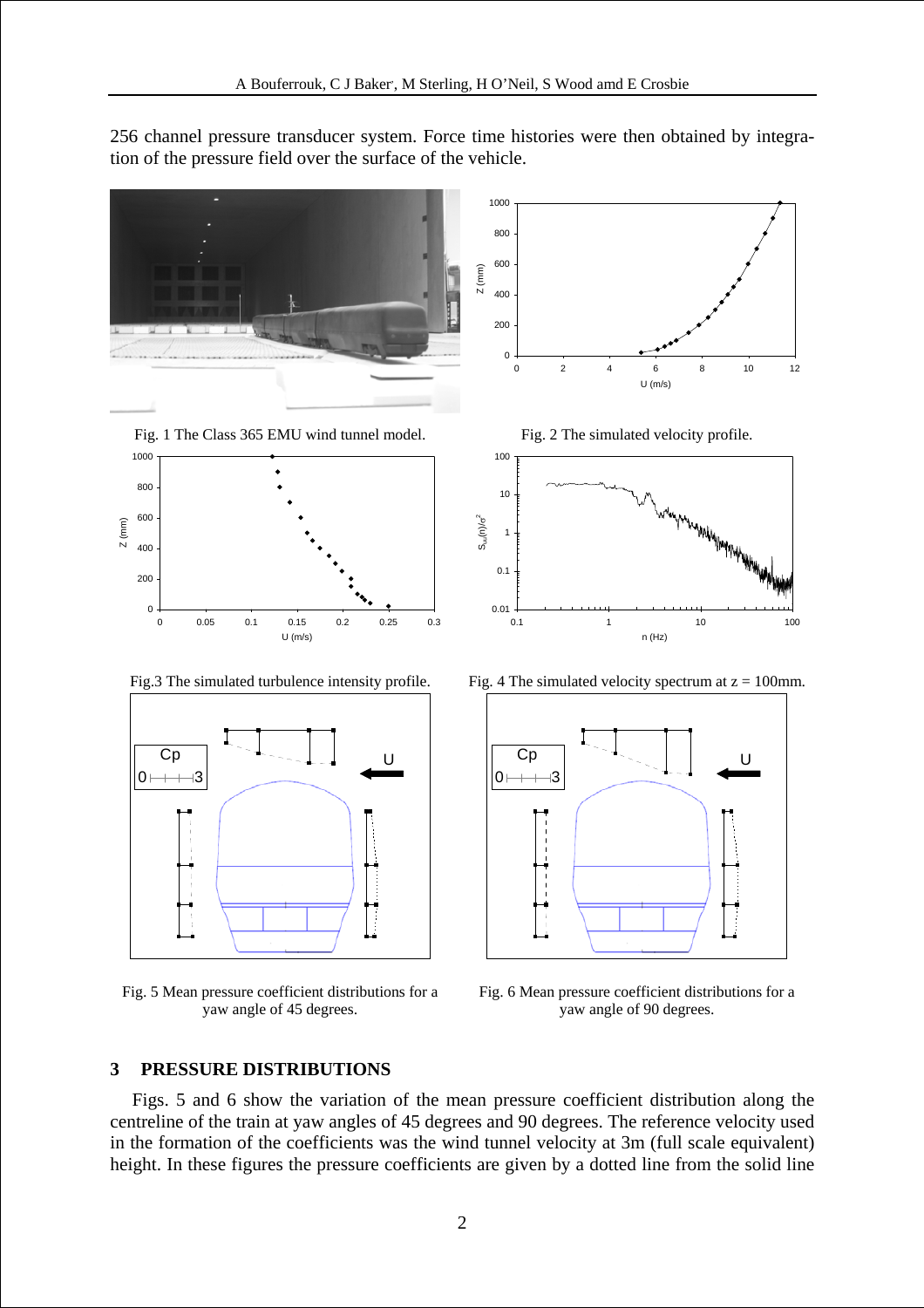datum. A pressure coefficient closer to the indicated train surface indicates a suction. It can be seen that there are large suctions over the windward roof edge of the train at both yaw angles indicating flow separation at that point. A full description of the pressure coefficients for both vehicles will be given in the full paper.

## **4 FORCE AND MOMENT COEFFICIENTS**

Figs. 7 and 8 show the variation of the time average force and moment coefficients obtained from an integration of the pressure distributions. In the formation of the coefficients the full-scale equivalent reference areas of  $70m^2$  and  $67.7m^2$  have been used for car A and car B respectively. The reference velocity is the same as used to derive the pressure coefficients. The coefficients for both cars A and B are shown. It can be seen that these are broadly similar. The side force coefficient magnitudes are similar to those obtained in wind tunnel tests on other trains (see [3] for example), but the lift force coefficients are significantly higher than previously observed. It is conjectured that this is because the under-train gap on the Class 365 is significantly smaller than for most of the vehicles previously studied, and thus much of the flow will go over the train, with a greater reduction in roof pressure and thus a greater lift. Figs. 9 and 10 show the ratio of the extreme force coefficients to the mean coefficients. The extreme force coefficients were based on the extreme 3 second value of force and the extreme 3 second value of the reference wind speed. It can be seen that the values of this ratio are below unity, as has been observed for other vehicles [3] and reflects the lack of correlation of extreme pressures over the surface of the train for short period, and thus relatively small, wind gusts.

#### **5 FURTHER WORK**

In the full paper the results outlined above will be expanded and considered in more detail. In addition the fluctuating pressure coefficient distributions will be considered in terms of the standard deviation and extreme value pressure coefficient distributions. A proper orthogonal decomposition analysis will also be described that uses the measured pressure time histories and the pressure coefficient modes revealed by these distributions will reveal fundamental information about the nature of the fluctuating flow field around the train.

#### **REFERENCES**

- [1] Bouferrouk, A Baker, C. J, Sterling, M, O'Neil H, and Wood S. (2008). Calculation of the cross wind displacement of pantographs, BBAAVI,  $6<sup>th</sup>$  International Colloquium on Bluff Bodies Aerodynamics and Applications. 27 – 31 July, Milan, Italy.
- [2] M Sterling, C J Baker, A Bouferrouk, H O'Neil, S Wood, W Pearce and E Crosbie (2008) An investigation of the aerodynamic admittances and aerodynamic weighting functions of trains. BBAAVI,  $6<sup>th</sup>$  International Colloquium on Bluff Bodies Aerodynamics and Applications. 27 – 31 July, Milan, Italy.
- [3] C J Baker, F Lopez-Calleja, J Jones, J Munday (2004) "Measurements of the cross wind forces on trains" Journal of Wind Engineering and Industrial Aerodynamics 92,547-563